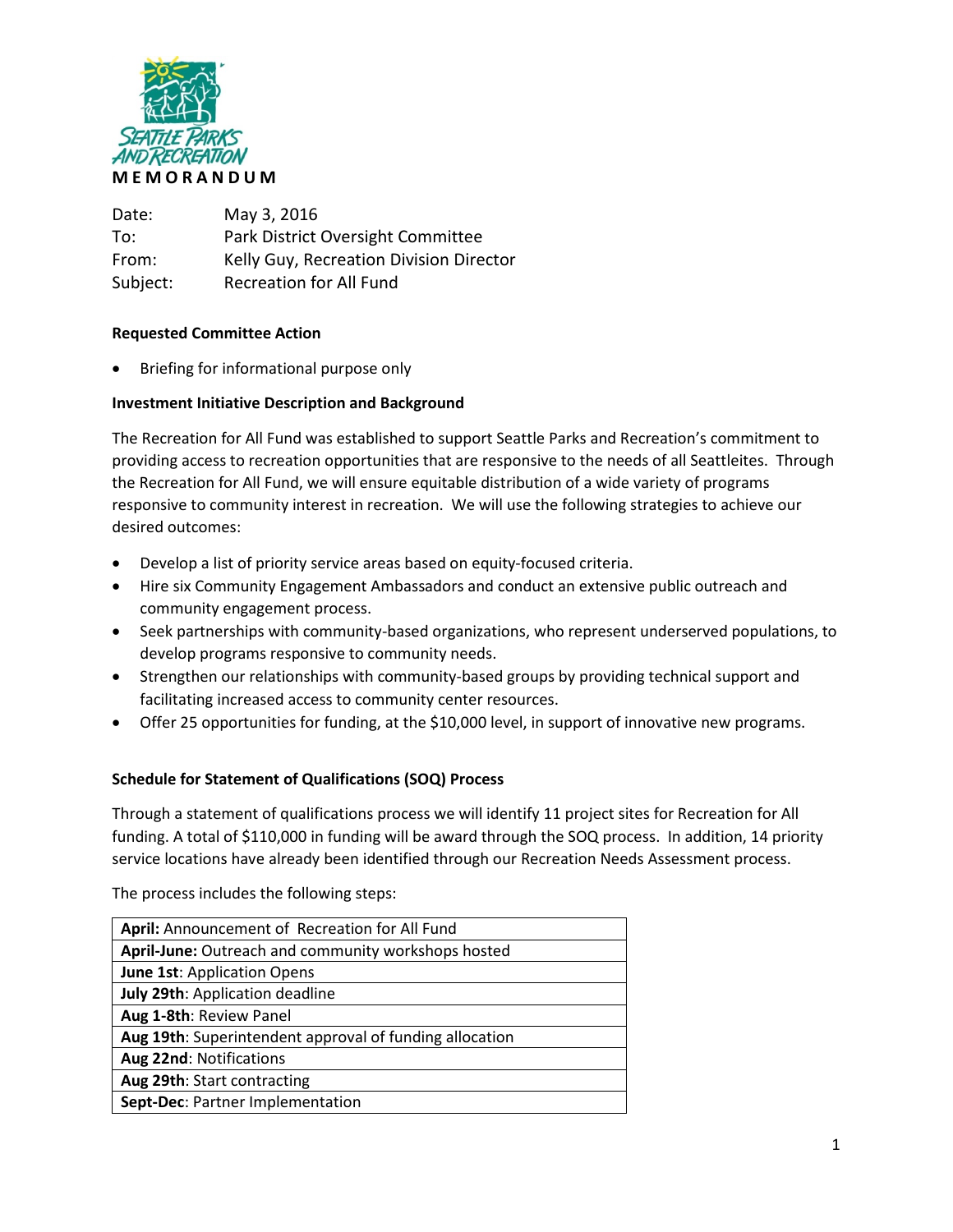## **Eligibility**

Candidates who meet the following criteria are eligible for Recreation for All Funding.

- Non-Profit organizations and local community-based groups representing underserved populations, with an emphasis on new, innovative and responsive programs.
- Groups may apply with a fiscal sponsor; they do not have to be  $501(c)(3)$  nonprofits.
- Programs, activities must be open to the public.
- Programs taking place in the city of Seattle between September and December 2016.
- Organizations cannot have any outstanding debts or grants with Seattle Parks and Recreation's Business Service Center (BSC).

## **Funding Awards**

Funded organizations will receive four months of funding support (for events in 2016) to go towards: instructor fees, marketing and promotional fees, project management and personnel costs, supplies, equipment rentals or other production-related costs, and no more than 10% for food related costs during the event/program. Funds may not be used for fundraising, gifts, or organizational administrative costs.

# **Criteria for Selection**

The following criteria will be used to evaluate the requests for Recreation for All funding.

- **Quality of Activity, Program and/or Project**: clear, well-conceived, authentic relationship to the community, promotes participation and community relations.
- **Community Impact**: plan describes meaningful efforts to increase community participation through innovative programs and activities that will reach diverse and underserved audiences. Priority program areas include: multi-generational, LGBTQ, youth and teen, arts & cultural enrichment and specialized programs serving people with disabilities. For the remaining funds we'll conduct a short and simple citywide RFP (similar to the Get Moving process)
- **Feasibility**: the organization/community group has a proven track record of presenting programs, activities and/or other event(s) and/or demonstrated ability to produce the program or event; evidence of community involvement and support; and clear realistic budget for the program or event.
- **Sustainability:** projects will have a plan to sustain program beyond funding i.e.; partnership development, in-kind donations, fitness certifications etc.
- **Aligns with the mission of Seattle Parks and Recreation;** provide welcoming and safe opportunities to play, learn, contemplate and build community, and promotes responsible stewardship of the land.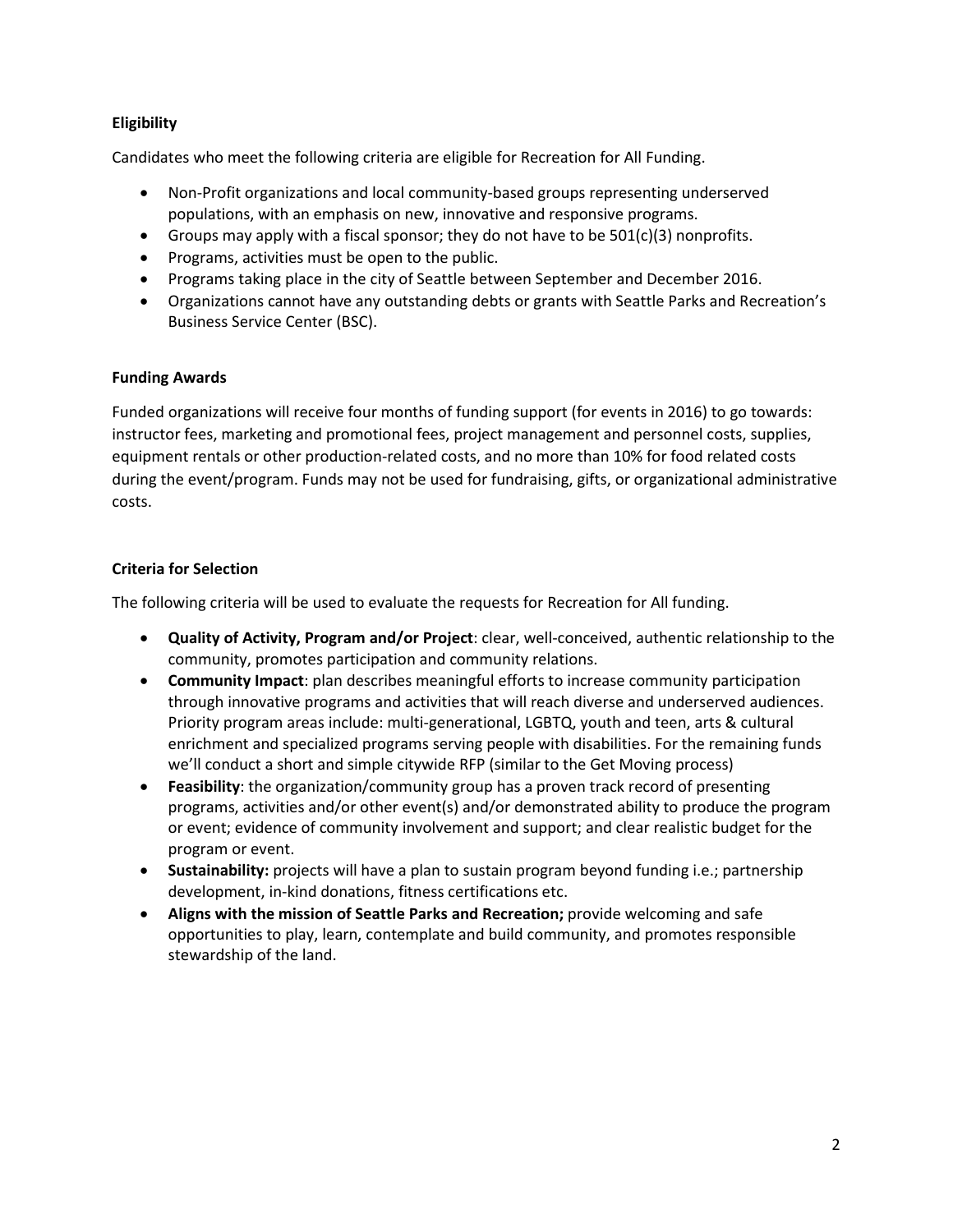## **Inclusive Outreach and Public Engagement Process**

In 2015, we provided a preview of the Recreation for All fund information at six (6) community workshops reaching an audience of 250+ potential applicants, although the primary focus of these meetings with the Get Moving Initiative. In 2016, we will continue to engage community through the following activities:

- Provide four community workshops 2016 facilitated by the Community Outreach Ambassadors between late May and July.
- Advertise community workshops on the Seattle Parks and Recreation website, using social media and a press release.
- Community Outreach Ambassadors led grassroots outreach and engagement efforts to reach non-traditional users.
- Partner with the Office of Immigrant & Refugee Affairs to engage Seattle's ethnic media outlets.

## **List of Priority Service Locations and Areas**

The following data sources and criteria were used to identity gaps in services and develop a list of priority service areas:

- Feedback from the Get Moving Fund inclusive outreach and public engagement process
- Department of Neighborhood and 2010 Census demographics data
- Seattle Police Department crime statistics
- Seattle Youth Violence Prevention Initiative data

Priority will be given to those applicants that choose to program in one of the neighborhoods below. We anticipate this list will change as we impact the gaps in service for each of these areas.

| List of Priority Service Locations and Areas for 2016 Recreation for All Fund |                    |                               |                   |  |
|-------------------------------------------------------------------------------|--------------------|-------------------------------|-------------------|--|
| <b>Northeast</b>                                                              | <b>Northwest</b>   | <b>Southeast</b>              | Southwest         |  |
| Magnuson                                                                      | <b>Bitter Lake</b> | Garfield                      | South Park        |  |
| Miller                                                                        | Green Lake         | <b>International District</b> | Delridge          |  |
| Lake City                                                                     |                    | Rainier Beach                 | Yesler            |  |
| <b>University District</b>                                                    |                    | Van Asselt                    | <b>High Point</b> |  |

### **Budget: \$471,000**

| <b>Admin Staff Analyst position</b> | \$100,000            | 1 full-time FTE. with benefits        |
|-------------------------------------|----------------------|---------------------------------------|
| Kick-Starter Funds                  | \$250,000            | 25 programs /yr. @\$10,000 each       |
| <b>Outreach and Community</b>       | \$110,000 (budgeted) | <b>Funding 6 Community Engagement</b> |
| <b>Building</b>                     |                      | Ambassadors                           |

### **\*Estimated Outreach Worker Budget**

| Administrative Oversight                         | \$22,000 (20% overall budget) |
|--------------------------------------------------|-------------------------------|
| 6 Outreach workers                               | \$59,400                      |
| $6 \times $15$ /hr. x 20 hrs. per week x 33 wks. |                               |
| Total                                            | \$81,400                      |